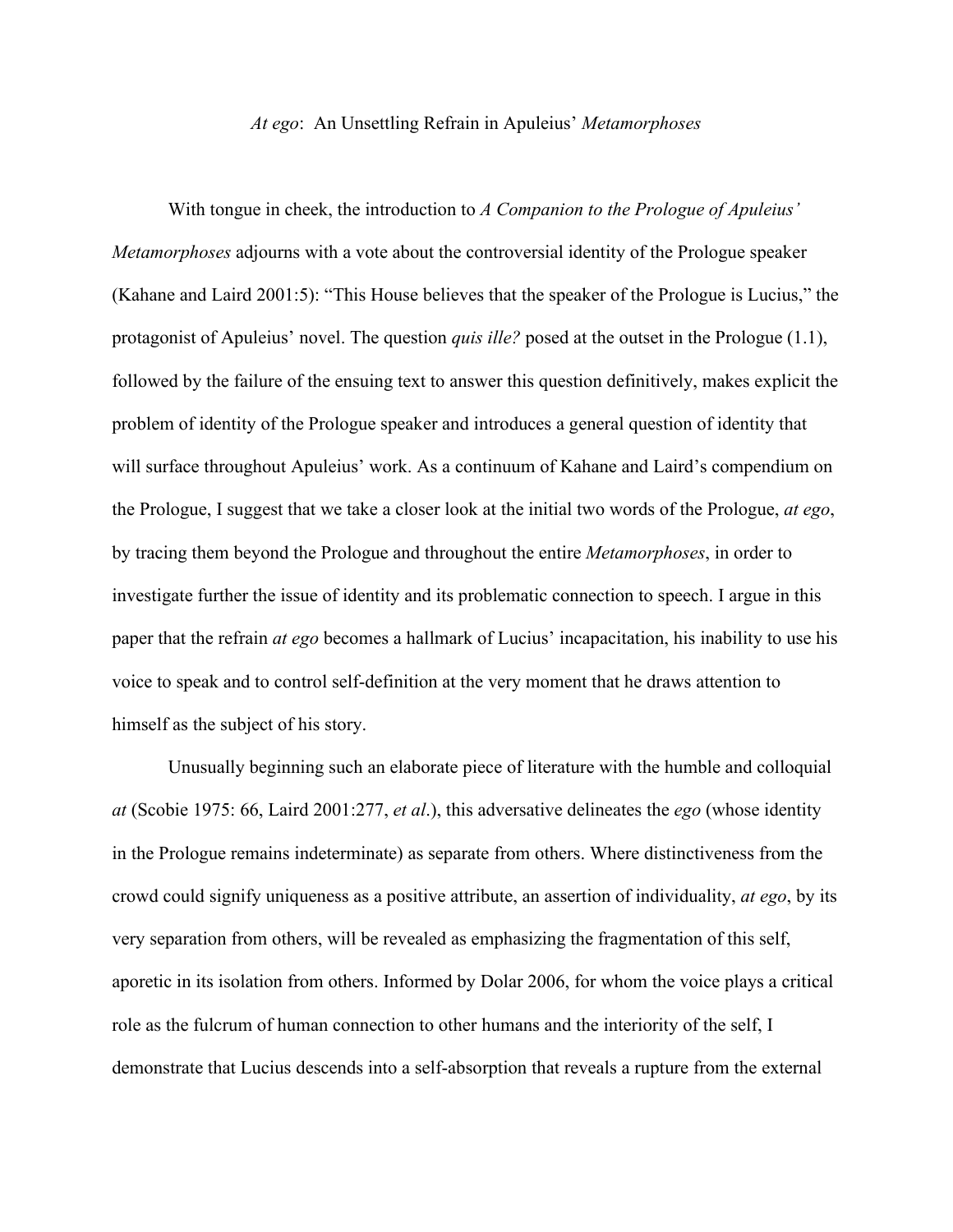world and a loss of the capacity of language to tether the self. Particularly remarkable is that several textual passages that begin with the refrain *at ego* (including 1.26, 2.6, 3.10, 3.12, 3.22, 11.14), extracted from the rest of the novel, signal a clear progression of the deterioration of Lucius' control over his actions and his ability to speak as a human, and, finally, over his very identity, prior to his transformation into the ass. Lucius' true metamorphosis, his transformation from one being into another, is effected not just when he becomes an ass (despite the warranted scholarly attention to Lucius' physical metamorphosis) but at the moment when the connection between being human and being able to present oneself adequately through the spoken word is severed.

But the text joins *at ego* with *tibi* in the Prologue, and my reading (with reference to de Man 1979, Cavarero 2000 and 2005, and Butler 2005) locates the dissolution of Lucius' identity in the (auto)biographical project that is dependent at key junctures on someone other than the narrator. I consider the attempts of other characters (particularly the Hypatan magistrates and Photis prior to Lucius' metamorphosis into an ass in Book 3, and the goddess Isis following Lucius' anamorphosis to human form in Book 11) to wield power over Lucius, revealing that it is precisely the process of address to someone else (*at ego tibi*), someone outside the *ego* (Henderson 2001), that makes the autobiographical project possible but simultaneously perilous, perhaps out of the control of the *ego*. Apuleius' *Metamorphoses* delineates the prevalence and necessity of human exchange through language at the same time that it problematizes this exchange, demonstrating the vulnerability of the human participant in speech shared with someone else.